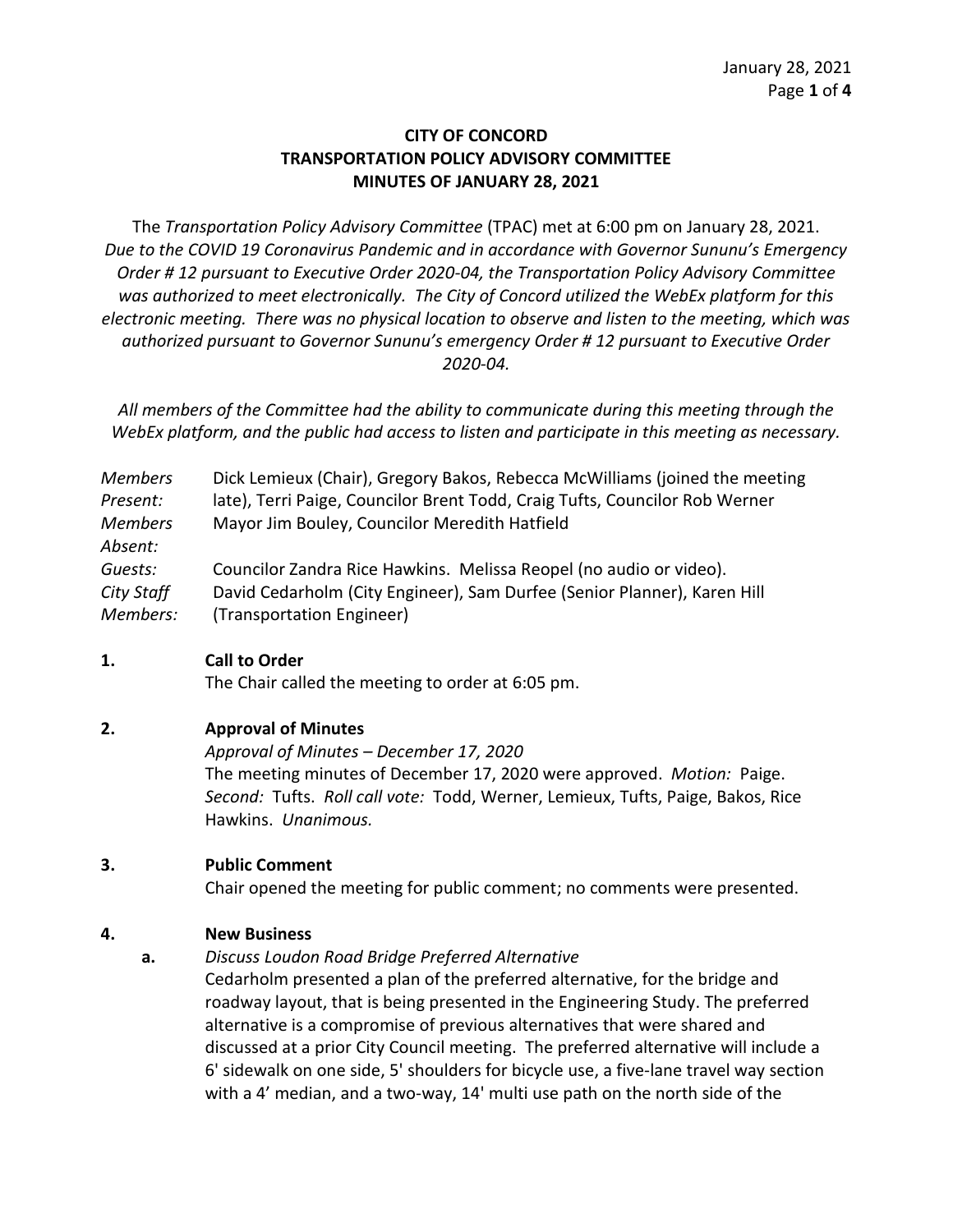bridge. Bakos inquired about the double right turns out of Fort Eddy Road. Cedarholm agreed to follow up with the consultant to confirm the lane layout at the intersection.

Lemieux led a discussion surrounding the multi-use path and which side of the bridge it should be constructed on. It was requested that Cedarholm and Hill work with the TPAC Bike-Ped Subcommittee and FMRGT to develop a trail master plan for the area to better understand which side is best, and report back to TPAC.

### **b.** *Discuss TAP Project Solicitation*

Durfee reported that a Letters of Interest (LOI) for projects are due to NHDOT on February 5, 2021. He discussed that the plan is to submit a list of new sidewalks to be recommended for construction that would need to be approved by Council prior to an application being submitted. Paige would like an opportunity to coordinate the new sidewalks with the transit system. Durfee presented a short list of sidewalks from the overall priority list, some from each neighborhood. After considerable discussion, Hill asked that any additional comments from the committee be submitted by January 29th.

Motion: TPAC's preference for new sidewalks to be submitted in a LOI for the NHDOT TAP Round includes the sidewalk segments along Sewalls Falls Road and Hutchins Street.

*Motion*: Tufts. *Second*: Werner. Roll call vote: Todd, Werner, Lemieux, Tufts, Paige, McWilliams, Bakos, Rice Hawkins. *Unanimous*.

#### **5. Old Business**

- **a.** *Finalize TPAC's Council Report in response to Mayor Bouley's TPAC discussion on October 24, 2019 (Tabled).*  No discussion.
- **b.** *Discuss formation of Traffic Calming Subcommittee (Tabled).* No discussion.

# **6. Consent Reports**

- **a.** *Acceptance of Subcommittee Minutes*
	- *i. TPAC-BP: August 3, 2020, September 9, 2020, October 5, 2020* Minutes approved by consent.
	- *ii. TPAC-PT: None.*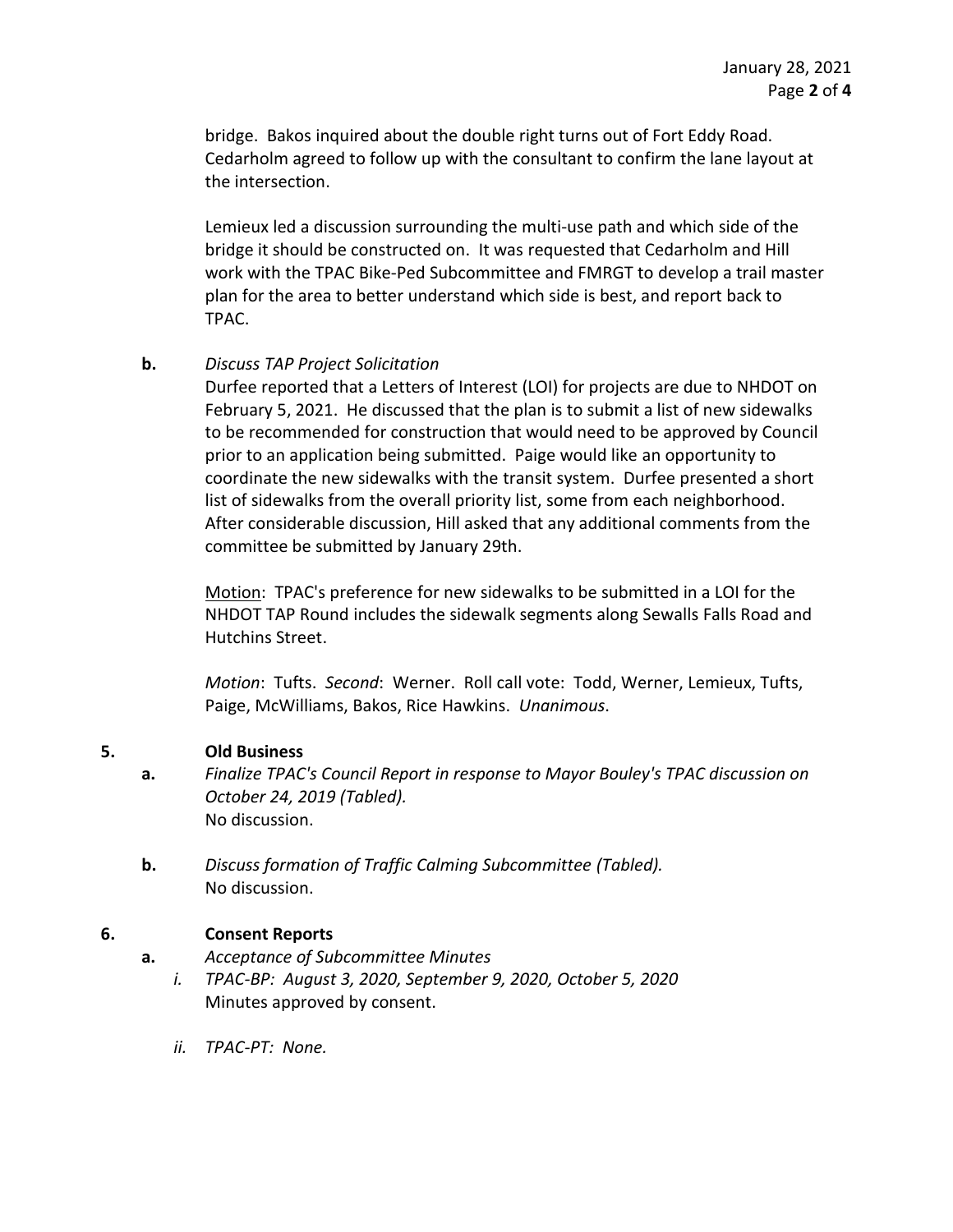## **7. City Council Meeting Update**

Councilor Todd noted that there were no transportation items discussed at the most recent Council meeting.

## **8. TPAC Referrals from City Council, Staff and Chair**

- **a.** *Referral from Councilor Rice Hawkins from residents in the Freedom Acres community in East Concord who are increasingly concerned about the high speed, high volume cut through traffic from I-93 southbound that disrupts neighborhood activities and poses serious risks to children during the weekend rush hours.* Councilor Rice Hawkins commented that the issue will be discussed in the future once she has the opportunity to discuss the options brought forth at the TOC Meeting with community.
- **b.** *Update on Horse Hill / Carter Hill / Bog / River Road intersection study.*  Item tabled until report goes to Council. Cedarholm noted that TOC did not reach a consensus, and that the Engineering Division is preparing a memo to Council that recommends a four-way stop.
- **c.** *Discussion on Audible Pedestrian Signals along Pleasant Street.* Item tabled until report goes to Council.

### **9. Status Report on Subcommittees**

- **a.** *Public Transportation Committee (TPAC-PT) Terri Paige* Paige reported that there will be a meeting on February 2<sup>nd</sup>. She invited two regular bus riders that would like to contribute to the subcommittee. Bus service is being maintained despite some COVID related employee absences; there is daily surface cleaning and fogging of the buses, as well as bi-weekly deep cleaning. There was a successful trial run on January 23rd of the route changes proposed in the NHDOT CAT Bus Service Study.
- **b.** *Bicycle / Pedestrian Committee (TPAC-BP) Craig Tufts*  Tufts reported that the committee has been working on the sidewalk priority list. He requested that staff submit a letter of interest for the rail trail project. A nonprofit group has raised funds for a bicycle fix-it station and he will report more information in the future.

# **c.** *Traffic Operations Committee (TOC) Karen Hill*

Hill reported that the committee discussed Councilor Hatfield's City-wide striping inquiry, and that members from Engineering and General Services will be meeting with Councilor Hatfield to discuss. TOC also discussed the Loudon Road Bridge project, and the potential for a Road Safety Audit at the intersection of Hoit and Mountain Roads.